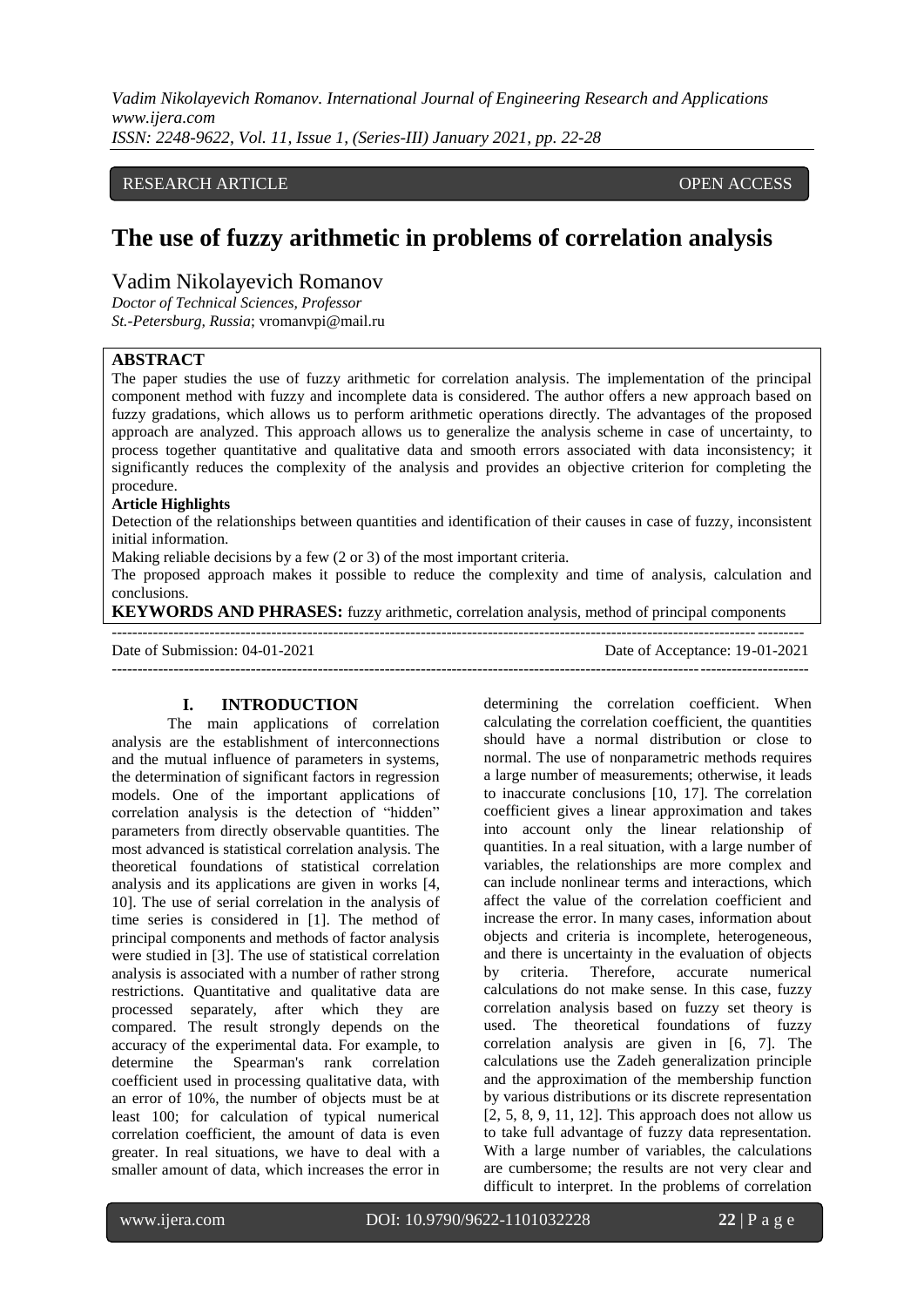*Vadim Nikolayevich Romanov. International Journal of Engineering Research and Applications www.ijera.com ISSN: 2248-9622, Vol. 11, Issue 1, (Series-III) January 2021, pp. 22-28*

analysis, associated with the choice of essential factors and the analysis of their influence on the result, the specific numerical content of the quantities often does not matter, but only the order relation between them. The article uses the approach proposed by the author, based on fuzzy gradations, which allows us to perform calculations without being tied to a numeric context. The purpose of the article is to develop a methodology for correlation analysis using fuzzy arithmetic, in particular, when detecting hidden parameters. The proposed approach uses the representation of data in the form of fuzzy gradations, which makes it possible to generalize the analysis scheme in case of uncertainty, significantly reduces the complexity of the analysis and provides an objective criterion for the completion of the analysis procedure. The article is based on the author's previous results related to the implementation of the rules of fuzzy arithmetic  $[14 - 16]$ .

The article is organized as follows. First, we briefly consider the rules of fuzzy arithmetic and the evaluation of the reliability (certainty) of the results. Then the correlation analysis algorithm is generalized for the case of data representation in the form of fuzzy gradations. Further, using an example, we consider the methodology of applying correlation analysis in the method of principal components. Finally, we discuss the obtained results and give recommendations for their application.

# **II. ARITHMETIC OPERATIONS ON FUZZY GRADATIONS AND RELIABILITY EVALUATION**

To describe the object area we use the fuzzy gradations in the range VL…VH. The range includes gradations  $VL$  – very low value,  $(VL-L)$  – between very low and low,  $L - \text{low}$ ,  $(L-M)$ between low and middle,  $M -$  middle (medium),  $(M-H)$  – between middle and high,  $H$  – high,  $(H-H)$ VH) – between high and very high, VH – very high. Boundary gradations out of range are also known, namely VVL (lowest value) and VVH (highest value). Depending on condition of the task gradation VVL can be interpreted as zero, lower bound, exact lower bound etc. and gradation  $VVH -$  as unit, infinity, upper bound, exact upper bound, etc. Fuzzy gradations form an ordinal scale in which an admissible transformation is arbitrary monotone function that does not change the order of gradations. This is another advantage of using fuzzy gradations. In particular, all gradations can be simultaneously multiplied or divided, as well as increased or decreased by the same number, so that the values do not go beyond the range  $0 \ldots 1$ . The rules of fuzzy arithmetic and the evaluation of the reliability of the results are considered in the previous works of the author, so we give them here in abbreviated form to make the results of calculations clear. The summation and multiplication operations on fuzzy gradations are performed in the same way as in ordinary arithmetic. For instance, for summation we have  $VL + VL = (VL-L)$ ,  $(VL-L) + VL = L$ , etc.,  $(H-L)$  $VH$  + VL = VH, VH + VL = VVH. Similarly, summation is performed for other fuzzy gradations. For multiplication operation we have  $VL * VL =$ VVL,  $V\overline{L}$  \* (VL-L) = VVL, etc., VL \* M = VL, etc.,  $VL * VH = VL$ . Similarly, multiplication is performed for other fuzzy gradations. In calculations, it makes no sense to introduce small gradation shares, and rounding should be used towards the nearest gradation, since this does not affect the accuracy of the final results. When the number of factors (summands) is more than two, the result is determined similarly. The process quickly converges as the number of components (factors or summands) increases; so for three to four components, the extreme limits of the range are reached. We can also determine the results for inverse operations (subtraction and division). When performing calculations, multiplication or division by an integer or rational number are defined using the summation operation. Subtraction and division operations are defined through the operations of addition and multiplication, respectively. The exponentiation and root extraction operations are defined through the multiplication operation. Calculations can be performed directly in fuzzy gradations or using modal values corresponding to fuzzy gradations, with the subsequent representation of the numerical results in the form of fuzzy gradations. Calculations on fuzzy gradations are greatly simplified if all gradations are expressed in terms of the smallest gradation (VL), namely, (VL- $L$  = 2VL,  $L$  = 3VL, etc.,  $VH$  = 9VL,  $VVH$  = 10VL. This representation makes it possible to extend calculations formally outside the range 0 ... 1. We use this technique in subsequent calculations. We now estimate the reliability of the results of calculations on fuzzy gradations. Designate *x*, *y*, etc.  $-$  the values represented as fuzzy gradations;  $v_x$ ,  $v_y$ , etc. − the indexes of fuzziness corresponding to values *x*, *y*, etc., respectively, are also represented in the form of fuzzy gradations. Each gradation is a function value of which is concentrated in the center of the corresponding interval, and the value of the membership function is 1. In this sense, the accuracy of determining the gradation is equal to 1(the index of fuzziness is 0), if it is not stipulated special conditions. We consider the distribution on the gradations. The accuracy (certainty) of the result is defined as for fuzzy set elements of which are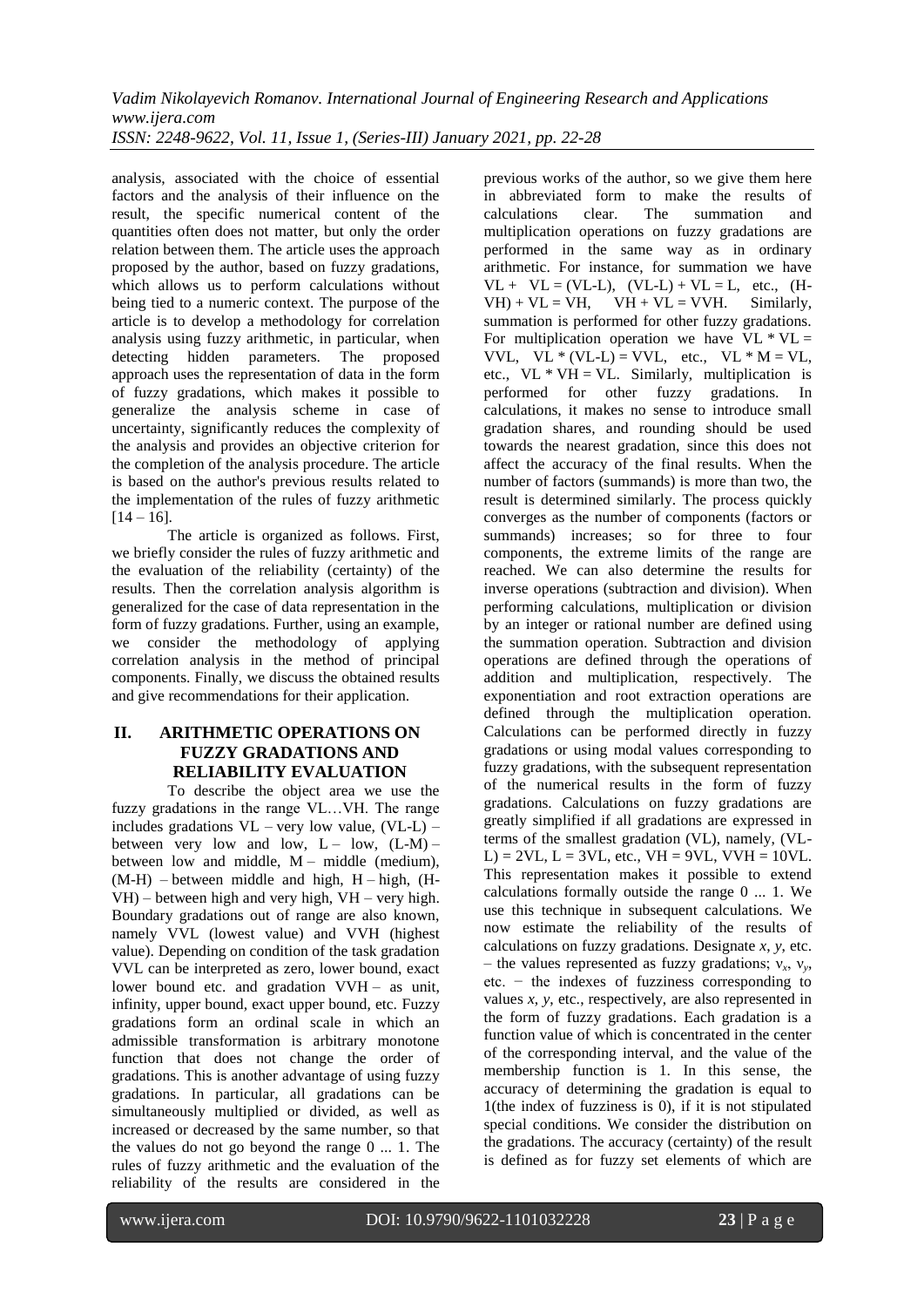*ISSN: 2248-9622, Vol. 11, Issue 1, (Series-III) January 2021, pp. 22-28*

individual gradations. For the index of fuzziness, we use two expressions. The first of these has the form

$$
v_x = 2\min(x,\overline{x}), \qquad (1)
$$

where  $\bar{x}$  – the opposite value to *x*; for example, if  $x = \text{VL}$ , then  $\bar{x} = \text{VH}$  etc. Multiplication by the number 2 is understood as the summation of two equal values represented as fuzzy gradations. The expression (1) corresponds to the strong condition  $\beta$  > v, or

 $\beta > H(0.7)$ , (2)

where  $\beta$  is an estimate in the form of fuzzy gradation for the result  $r$  or  $\overline{r}$ . The result is value of *x* or its reliability. Here and below in parentheses the numerical value corresponding to the maximum (modal value) of the gradation is indicated. The second expression for the fuzziness index has the form

 $v = min(x, \overline{x})$ , (3)

which corresponds to a softer condition  $\beta$  >  $v/2$  or  $\beta$  > M (0.5). (4)

## **III. ALGORITHM OF CORRELATION ANALYSIS**

We formulate the problem as follows. Given the set of objects  $X = \{x_1, \ldots, x_m\}$ , which are evaluated according to the set of criteria (features, properties)  $K_1, \ldots, K_n$ , represented by fuzzy gradations in the range [VL, VH]. It is required to determine the correlation (interdependence) between the criteria and its possible causes. The solution algorithm includes the following steps:

1. The initial quantitative and qualitative information about objects and criteria, obtained using measurements and expert methods, is transformed into fuzzy gradations as follows. Each named variable is assigned a standardized (normalized) variable, varying in the interval [0, 1]. Then a fuzzy gradation is assigned to the standardized variable. In this case, the value 0 corresponds to the gradation VVL (the lowest value), and the value 1 corresponds to the gradation VVH (the highest value). A value of 0.1 corresponds to the modal value of the VL gradation (very low value); similarly a value of 0.3 – gradation of L (low value); a value of  $0.5$  – gradation M (middle value); the value of  $0.7$  – gradation H (high value), the value of 0.9 – gradation VH (very high value). The transition from physical to standardized variable is determined by the ratio  $x = (z - z_{min})/(z_{max} - z_{min}) \pm 0.1$ , where the plus sign corresponds to the value of  $z_{\text{min}}$ , and the minus sign to the value of  $z_{\text{max}}$ . Here *x* is a standardized variable from the interval  $(0, 1)$ ; *z* is a "physical" variable, determined by measurement or expert method, which takes values in the interval [*z*min, *z*max]. Its values are represented by named numbers or dimensionless estimates.

2. The correlation coefficient is determined for each pair of criteria from a known ratio modified for our case with the only difference that all values are

represented in the form of fuzzy gradations:  
\n
$$
\rho_{lm} = \frac{\sum_{i=1}^{n} (K_i^l - \overline{K}^l)(K_i^m - \overline{K}^m)}{\left[\sum_{i=1}^{n} (K_i^l - \overline{K}^l)^2 \sum_{i=1}^{n} (K_i^m - \overline{K}^m)^2\right]^{1/2}}
$$
\n(5)

The subscript in (5) corresponds to the object, and the superscript to the criterion. The line at the top indicates the mean value. Calculations are performed using the fuzzy arithmetic rules (see above).

3. Objects are distributed in groups in accordance with the values of the correlation coefficient.

4. To identify "hidden" parameters, the principal component method is used.

5. Based on the results of the analysis, a conclusion is made on the possible causes of the observed relationships.

# **IV. EXAMPLE OF STUDY**

Consider an example. Let the initial data are given in table 1. The specific interpretation of quantities (objects and criteria) depends on the subject area and does not matter for subsequent calculations. It is assumed that the error of estimates in the table 1 is about one gradation (does not exceed one gradation). Based on the initial data, the correlation coefficient was calculated using the relation (5). The results of the calculations are given in table 2. We will give examples of calculating the values from tables 1 and 2. Calculate the mean values  $\overline{K}$  in table 1. For the value of  $\overline{K}$ <sup>1</sup> we get  $\overline{K}^1 = [2(L-M) + 6M + (VL-L) + 3H + 4(M-H) + (H-L)$ VH) + VH + 2VL]/20 =  $104$ VL/20 =  $5$ VL = M. For  $\overline{K}^2$  we have  $\overline{K}^2 = [5M + (L-M) + 4L + 3(VL L$ ) + H + 3VL + (M-H) + (H-VH) + VH]/20 =  $= 80$ VL/20 = 4VL = L-M. The remaining mean values are calculated similarly. Calculate values of  $\rho_{lm}$  in table 2. From (5) it follows that on the main diagonal of table 2 all values  $\rho_{ll} = 1 = VVH$ . Calculate  $\rho_{12}$  based on the data from the first and second columns of table 1. We write  $\rho_{12}$  in the form  $\rho_{12} = B_{12}/(B_1 * B_2)^{1/2}$ . From (5) we obtain  $B_{12} = ((L (M) - M$ <sup>\*</sup>( $M - (L-M)$ ) + ... + (H – M)<sup>\*</sup>((VH – (L- $M$ )) = (- VL) \* VL +...+ 2VL \* 5VL= 34(VL)<sup>2</sup>;  $B_1 = ((L-M) - M)^2 + ... + (H-M)^2 = (VL)^2 + ... +$  $(2VL)^2 = 83(VL)^2$ ; B<sub>2</sub> =  $(M-(L-M))$ <sup>2</sup> + ... + (VH –  $(L-M))^2 = (VL)^2 + ... + (5VL)^2 = 104(VL)^2$ . For the coefficient  $\rho_{12}$  we obtain  $\rho_{12} = \rho_{21} =$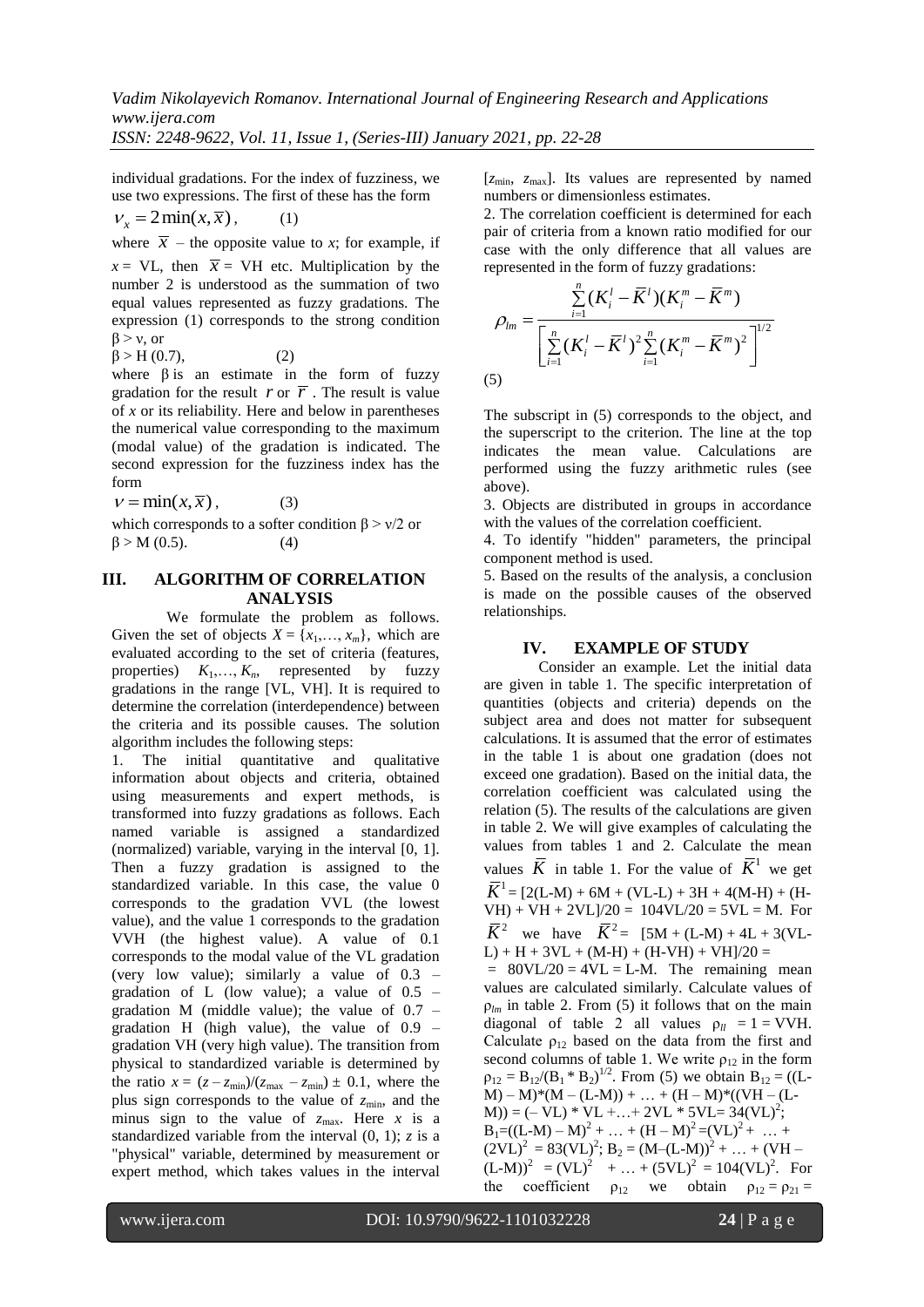*Vadim Nikolayevich Romanov. International Journal of Engineering Research and Applications www.ijera.com*

**Table 1**

*ISSN: 2248-9622, Vol. 11, Issue 1, (Series-III) January 2021, pp. 22-28*

 $34(VL)^{2}/((83*104)^{1/2}(VL)^{2}) = 0,4 = L-M$  (with rounding). The rest of the values in table 2 are

calculated similarly.

|                |             |              |           | Initial data for an example |         |           |              |  |  |
|----------------|-------------|--------------|-----------|-----------------------------|---------|-----------|--------------|--|--|
|                | Criteria    |              |           |                             |         |           |              |  |  |
| Objects        | $K^1$       | $K^2$        | $K^3$     | $K^4$                       | $K^5$   | $K^6$     | $K^7$        |  |  |
| $x_1$          | $L-M$       | $\mathbf M$  | $M-H$     | $L-M$                       | VL-L    | VL-L      | $\mathbf{L}$ |  |  |
| $x_2$          | M           | M            | $L-M$     | $L-M$                       | $H- VH$ | $L-M$     | $M-H$        |  |  |
| $x_3$          | M           | $L-M$        | L         | $VL-L$                      | $M-H$   | VL-L      | VL           |  |  |
| $x_4$          | M           | L            | M         | $VL-L$                      | M       | $VL-L$    | VL           |  |  |
| $x_5$          | $\mathbf M$ | $VL-L$       | $L-M$     | $L-M$                       | $L-M$   | L         | VL-L         |  |  |
| $x_6$          | $VL-L$      | VL-L         | L         | L                           | $VL-L$  | L         | VL           |  |  |
| $x_7$          | M           | H            | L         | $L-M$                       | $H- VH$ | $L-M$     | <b>VL</b>    |  |  |
| $x_8$          | H           | M            | <b>VH</b> | $H- VH$                     | $L-M$   | <b>VH</b> | H            |  |  |
| $x_9$          | $M-H$       | M            | M         | VH                          | VH      | $VL-L$    | VL-L         |  |  |
| $x_{10}$       | $H-VH$      | L            | VL        | VL-L                        | VH      | $L-M$     | VL           |  |  |
| $x_{11}$       | $M-H$       | $\mathbf{L}$ | $L-M$     | VL                          | VH      | $L-M$     | VL           |  |  |
| $x_{12}$       | $L-M$       | L            | $L-M$     | L                           | M       | VL        | <b>VL</b>    |  |  |
| $x_{13}$       | H           | VL           | VL-L      | L                           | $H-VH$  | VL        | VL           |  |  |
| $x_{14}$       | VH          | $M-H$        | M         | $L-M$                       | $L-M$   | M         | $M-H$        |  |  |
| $x_{15}$       | $M-H$       | $H-VH$       | $VL-L$    | L                           | VL      | $VL-L$    | <b>VL</b>    |  |  |
| $x_{16}$       | $M-H$       | VL           | H         | $VL-L$                      | $L-M$   | $L-M$     | VL           |  |  |
| $x_{17}$       | VL          | <b>VL</b>    | <b>VL</b> | L                           | L       | L         | VL           |  |  |
| $x_{18}$       | VL          | VL-L         | M         | $VL-L$                      | L       | $VL-L$    | $VL-L$       |  |  |
| $x_{19}$       | M           | M            | L         | L                           | H       | L         | $VL-L$       |  |  |
| $x_{20}$       | H           | VH           | H         | VL                          | $M-H$   | $VL-L$    | VL           |  |  |
| $\overline{K}$ | $\mathbf M$ | $L-M$        | $L-M$     | L                           | M       | L         | VL-L         |  |  |

| Table 2                         |  |  |  |  |  |
|---------------------------------|--|--|--|--|--|
| Correlation coefficients matrix |  |  |  |  |  |

| <b>Correlation coefficients matrix</b> |              |      |                 |       |       |     |       |  |  |
|----------------------------------------|--------------|------|-----------------|-------|-------|-----|-------|--|--|
|                                        | $\mathbf{r}$ |      |                 |       |       |     |       |  |  |
| $K^{\mathsf{I}}$                       | VVH          | L-M  | VL-L            | VL-L  | $L-M$ | L-M |       |  |  |
| $K^2$                                  | $L-M$        | VVH  | L-M             | VL-L  | VL    | VL  | VL-L  |  |  |
| $K^3$                                  | VL-L         | L-M  | VVH             | L-M   | VL    | М   | M     |  |  |
| Λ                                      | VL-L         | VL-L | $L-M$           | VVH   | VL    | L-M | $M-H$ |  |  |
| $K^{\circ}$                            | $L-M$        |      | VL <sup>-</sup> | VL    | VVH   | VVL | VL    |  |  |
| $K^6$                                  | $L-M$        |      | M               | $L-M$ | VVL   | VVH | H     |  |  |
| $\boldsymbol{V}$<br>л                  |              | VL-L | M               | $M-H$ |       | H   | VVH   |  |  |

Note. Hereinafter, the following notation is used: VVL is the value corresponding to 0, VVH is the value corresponding to 1; the minus sign at the top means that the gradation is located to the left of the VVL (has a negative value).

To determine the "hidden" parameters, we use the principal component method. It is required to bring the correlation matrix to a diagonal form by solving the equation  $AX = \lambda X$ , where *A* is the correlation matrix,  $\lambda$  – the proper numbers playing the role of hidden parameters,  $\overline{X}$  – the eigenvectors. The solution is carried out iteratively, and all calculations are performed in fuzzy gradations. To calculate the first eigenvalue  $\lambda_1$ , the standard

procedure is used. First the sums of the rows in the table 2 are determined, and the largest value is taken as the first approximation for  $\lambda_1$ . Then all sums are divided by the largest value and the obtained normalized values are taken in the first approximation as components of the first eigenvector. The process is repeated until the value of the vector becomes constant. It should be noted that a total of 4 to 5 iterations are required to determine  $\lambda_1$ , i.e. less than with numerical calculations using traditional methods. This is understandable, since smoothed data is used. In addition, random errors within the gradation have practically no effect on the result. The calculations give  $\lambda_1 = H/M^2$ , which corresponds to a numerical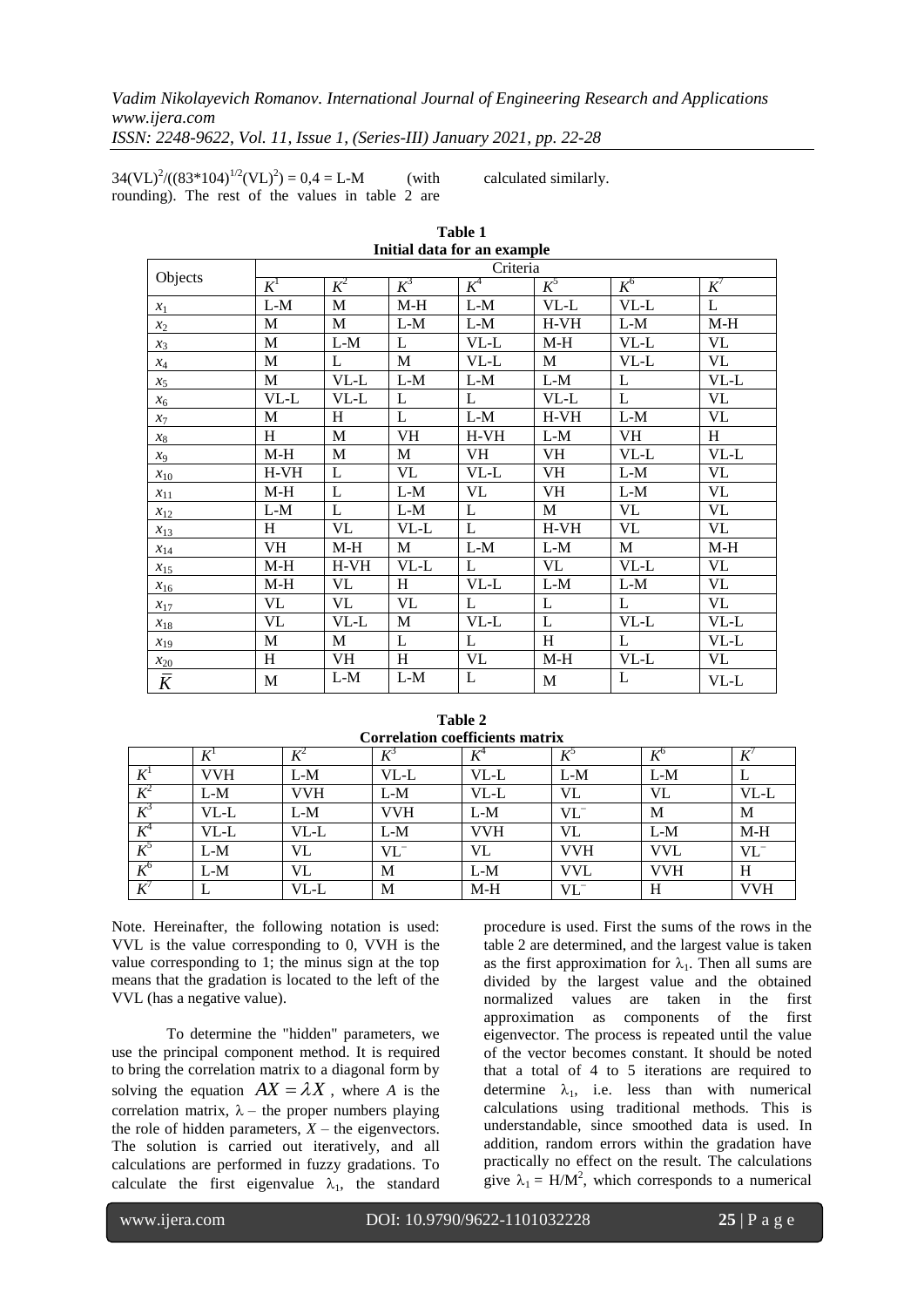value  $\lambda_1 = 7VL/25(VL)^2 = 2.8$ . Hereinafter. numerical estimates are given for convenience of comparison with the traditional method. The eigenvalue  $\lambda_1$  corresponds to the eigenvector having

seven components  $X_1 = ((M-H), M, H, H, VL, (H-VH), (H-VH)).$  The matrix of correlation VH),  $(H-VH)$ ). The matrix of coefficients of the first parameter (factor) is given in table 3.

| The matrix of the correlation coefficients of the first parameter |       |        |       |       |            |        |         |  |  |
|-------------------------------------------------------------------|-------|--------|-------|-------|------------|--------|---------|--|--|
| $X_1$                                                             | $M-H$ | M      | H     | H     | VL         | $H-VH$ | $H- VH$ |  |  |
| $M-H$                                                             | $L-M$ | L      | $L-M$ | $L-M$ | VL         | M      | M       |  |  |
| M                                                                 |       | $VL-L$ | $L-M$ | $L-M$ | VL         | $L-M$  | $L-M$   |  |  |
| H                                                                 | $L-M$ | $L-M$  | M     | M     | VL         | $M-H$  | $M-H$   |  |  |
| H                                                                 | $L-M$ | $L-M$  | M     | M     | VL         | $M-H$  | $M-H$   |  |  |
| VL                                                                | VL    | VL     | VL    | VL    | <b>VVL</b> | VL     | VL      |  |  |
| $H- VH$                                                           | M     | $L-M$  | $M-H$ | $M-H$ | VL         | $M-H$  | M-H     |  |  |
| $H-VH$                                                            | M     | $L-M$  | $M-H$ | $M-H$ | VL         | $M-H$  | $M-H$   |  |  |

**Table 3**

To exclude the influence of the first parameter, we subtract from the matrix in table 2 matrix represented in table 3, which gives the first residual matrix after the exclusion of the first parameter. The resulting matrix is represented in table 4. According to the data of this matrix, the second eigenvalue  $\lambda_2$  and the corresponding vector  $X_2$  are calculated. Calculations are performed similarly to calculations for  $\lambda_1$  and  $X_1$ . We have  $\lambda_2 = H/M$ , which corresponds to a numerical value  $\lambda_2 = 7$ VL/5VL = 1.4. The eigenvector  $X_2$ , corresponding to  $\lambda_2$ , has the form  $X_2 = ((M-H), (L-H))$  $M$ ),  $L^-$ ,  $VL^-$ , (H-VH),  $(VL-L)^-$ ,  $L^-$ ); 5 or 6 iterations are enough to calculate it. Further calculations are performed similarly to the previous one. The correlation matrix of the coefficients of the second parameter (factor) is given in table 5. To exclude the second parameter, subtract from the matrix in table 4 matrix represented in table 5, which gives the residual matrix after eliminating the second parameter. The resulting matrix is given in table 6.

Table 6 shows that the sum of the elements in the rows of this matrix is one or two gradations; then it is within the error. Moreover, none of the matrix elements exceeds the gradation H (high value), i.e. reliability condition (2) is not satisfied (see above). Therefore, further calculations are unreliable, and it is sufficient to restrict by two eigenvalues, the contribution of which is  $(H/M^2 + H/M)/(H/VL) = 0.6$ . The error of estimates in a matrix increases with increasing parameter number. It has a particularly strong effect on the accuracy of determining eigenvectors, starting with  $X_3$ ; the error affects the accuracy of the calculation of eigenvalues less, since they are determined by the maximum value of the sum in the rows of the corresponding matrix. Therefore, to estimate the order of values, we considered it sufficient to calculate only the eigenvalues. Calculations give  $\lambda_3 = M/M$ ,  $\lambda_4 = H$ ,  $\lambda_5 = L$ -M. The last value is below the confidence threshold, so the calculations of  $\lambda_6$ and  $\lambda_7$  do not make sense.

|       | $K^1$        | $K^2$        | $K^3$        | $K^4$        | $K^{\circ}$  | $K^6$    | K'           |
|-------|--------------|--------------|--------------|--------------|--------------|----------|--------------|
| $K^1$ | $M-H$        | VL           | $(VL-L)^{-}$ | $(VL-L)^{-}$ |              | $VL^{-}$ | $(VL-L)^{-}$ |
| $K^2$ | VL.          | $H-VH$       | <b>VVL</b>   | $(VL-L)^{-}$ | <b>VVL</b>   | $L^-$    | $(VL-L)^{-}$ |
| $K^3$ | $(VL-L)^{-}$ | <b>VVL</b>   | M            | $VL^{-}$     | $(VL-L)^{-}$ | $VL^-$   | $VL^-$       |
| $K^4$ | $(VL-L)^{-}$ | $(VL-L)^{-}$ | $VL^{-}$     | M            | <b>VVL</b>   | $(VL-L)$ | <b>VVL</b>   |
| $K^5$ | L            | <b>VVL</b>   | $(VL-L)^{-}$ | <b>VVL</b>   | <b>VVH</b>   | $VL^{-}$ | $(VL-L)^{-}$ |
| $K^6$ | $VL^{-}$     |              | $VL^-$       | $(VL-L)^{-}$ | $VL^{-}$     | $L-M$    | <b>VL</b>    |
| $K^7$ | $(VL-L)^{-}$ | $(VL-L)^{-}$ | $VL^{-}$     | <b>VVL</b>   | $(VL-L)^{-}$ | VL       | $L-M$        |

| Table 4                                                |
|--------------------------------------------------------|
| Residual matrix after exclusion of the first parameter |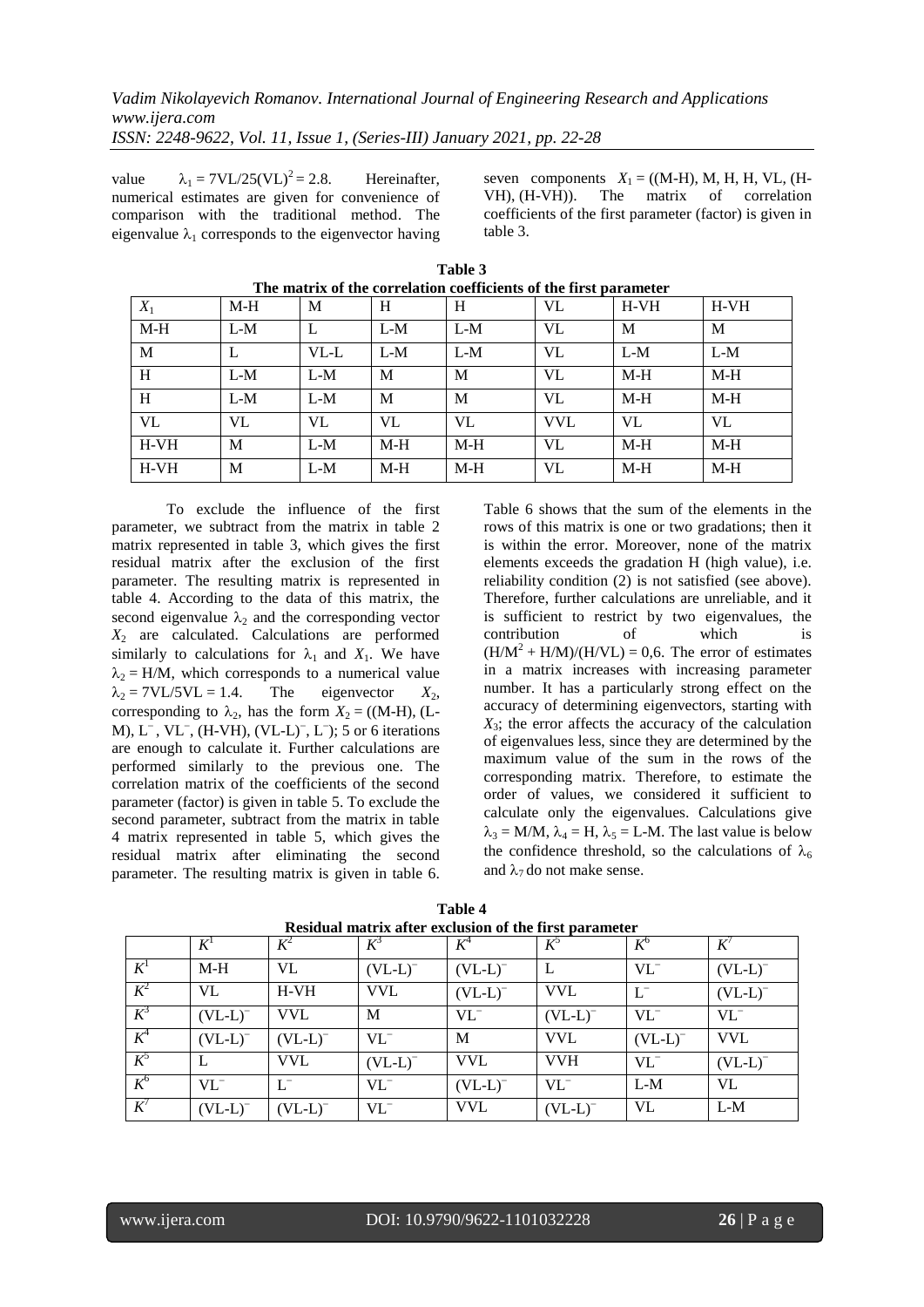*Vadim Nikolayevich Romanov. International Journal of Engineering Research and Applications www.ijera.com*

| Tanic s                                                            |              |            |              |            |              |              |              |  |  |
|--------------------------------------------------------------------|--------------|------------|--------------|------------|--------------|--------------|--------------|--|--|
| The matrix of the correlation coefficients of the second parameter |              |            |              |            |              |              |              |  |  |
| $X_2$                                                              | $M-H$        | $L-M$      |              | $VL^-$     | $H-VH$       | $(VL-L)^{-}$ | U            |  |  |
| $M-H$                                                              | $L-M$        | $VL-L$     | $(VL-L)^{-}$ | $VL^-$     | M            | $VL^-$       | $(VL-L)^{-}$ |  |  |
| $L-M$                                                              | $VL-L$       | VL-L       | $VL^{-}$     | <b>VVL</b> |              | $VL^-$       | $VL^{-}$     |  |  |
| $L^-$                                                              | $(VL-L)^{-}$ | $VL^{-}$   | VL           | <b>VVL</b> | $(VL-L)$     | VL           | VL           |  |  |
| $VL^-$                                                             | $VL^{-}$     | <b>VVL</b> | <b>VVL</b>   | <b>VVL</b> | $VL^{-}$     | <b>VVL</b>   | <b>VVL</b>   |  |  |
| $H-VH$                                                             | M            |            | $(VL-L)^{-}$ | $VL^{-}$   | $M-H$        | $(VL-L)$     | $(VL-L)$     |  |  |
| $(VL-L)$                                                           | $VL^-$       | $VL^-$     | VL           | <b>VVL</b> | $(VL-L)^{-}$ | <b>VVL</b>   | VL           |  |  |
|                                                                    | (VL-L)       | $VL^{-}$   | VL           | <b>VVL</b> | (VL-L)       | VL           | VL           |  |  |

**Table 5**

*ISSN: 2248-9622, Vol. 11, Issue 1, (Series-III) January 2021, pp. 22-28*

|  | Table 6                                                   |  |  |
|--|-----------------------------------------------------------|--|--|
|  | Residual matrix after elimination of the second parameter |  |  |

|                  | $K^1$        | $K^2$        | $K^3$        | $K^4$        | $K^{\circ}$  | $K^{\circ}$  | K'           |
|------------------|--------------|--------------|--------------|--------------|--------------|--------------|--------------|
| $K^{\mathsf{I}}$ | $VL-L$       | $VL^-$       | <b>VVL</b>   | $VL^{-}$     | $(VL-L)^{-}$ | <b>VVL</b>   | <b>VVL</b>   |
| $K^2$            | $VL^{-}$     | $M-H$        | VL           | $(VL-L)$     | U            | $(VL-L)$     | $VL^{-}$     |
| $K^3$            | <b>VVL</b>   | VL           | $L-M$        | $VL^-$       | <b>VVL</b>   | $(VL-L)^{-}$ | $(VL-L)^{-}$ |
| $K^4$            | $VL^-$       | $(VL-L)^{-}$ | $VL^{-}$     | M            | VL           | $(VL-L)^{-}$ | <b>VVL</b>   |
| $K^5$            | $(VL-L)^{-}$ | $L^-$        | <b>VVL</b>   | VL           | $L-M$        | VL           | <b>VVL</b>   |
| $K^6$            | <b>VVL</b>   | $(VL-L)^{-}$ | $(VL-L)^{-}$ | $(VL-L)^{-}$ | VL           | $L-M$        | <b>VVL</b>   |
| $K^7$            | <b>VVL</b>   | $VL^-$       | $(VL-L)^{-}$ | <b>VVL</b>   | <b>VVL</b>   | <b>VVL</b>   | L            |

# **V. DISCUSSION OF THE RESULTS**

Thus, from the above consideration it follows that the first two eigenvalues and the corresponding eigenvectors are determined reliably. This establishes an objective criterion for completing the calculation procedure. When using fuzzy gradations, all results are obtained with fewer iterations than when using numerical data or data using a membership function, much less laborious, which is important when processing large data arrays. As for the interpretation of the causes of relationships, it is determined by the subject area. For example, when analyzing the quality of learning, the hidden parameters can be abilities and interest in learning. When analyzing product quality, hidden parameters can be the level of technology and the quality of raw materials. In diagnosing diseases – heredity and systemic changes in the body. In technical diagnostics – wear of materials and defects in subsystems. In the analysis of the composition of mineral samples – the rate of crystallization of ores and the type of rocks being replaced. When analyzing economic problems (market), the hidden parameters can be solvency and the level of price regulation (pricing).

Similar calculations were performed using the traditional numerical method and show good agreement with the results of this article (see [13]). The disadvantages of the traditional method are the laboriousness of the calculations, the considerable time costs, the strong dependence of the result on the errors of the initial data and the absence of an objective criterion for the end of the calculation procedure.

# **VI. CONCLUSION**

The proposed approach makes it possible to use all advantages of fuzzy data representation and, at the same time, preserve clarity and certainty in the interpretation of the results obtained. The approach based on Zadeh generalization principle is practically inapplicable, or at least very difficult in correlation analysis. The main time consumption in our approach is the representation of the initial data in the form of fuzzy gradations. The results of calculations and conclusions obtained in the article depend mainly on the structure of the initial data. As directions for further research, it should be noted: study of the influence of the degree of data inconsistency on the results of the analysis; determination of the limiting capabilities of the proposed method; comparison of the calculation results and conclusions for the initial matrices, represented by gradations of different levels, namely, a low level (VL or L), an average level (L-M, M or M-H) and a high level (H or VH). The proposed approach based on fuzzy gradations can be applied in the methods of factorial and cluster analysis. This approach can also be used for time series analysis; in this case, relation (5) with